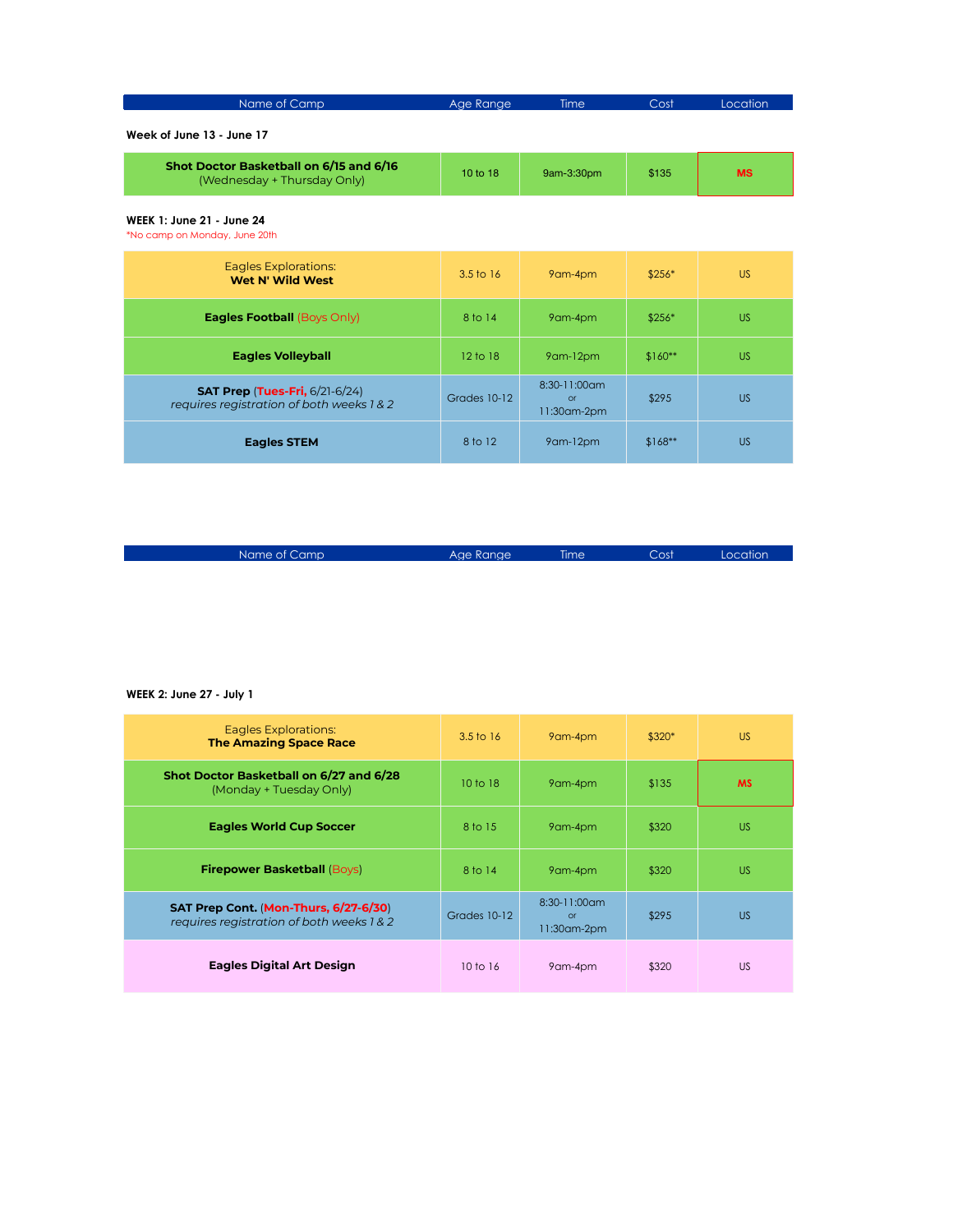| Name of Camp                                                         | Age Range            | Time    | Cost    | Location  |
|----------------------------------------------------------------------|----------------------|---------|---------|-----------|
| WEEK 3: July 5 - July 8<br>*No camp on Monday, July 4th              |                      |         |         |           |
| <b>Eagles Explorations:</b><br>Christmas in July (Tues-Fri, 7/5-7/8) | $3.5 \text{ to } 16$ | 9am-4pm | $$255*$ | US.       |
|                                                                      |                      |         |         |           |
| Name of Camp                                                         | Age Range            | Time    | Cost    | Location  |
| WEEK 4: July 11 - July 15                                            |                      |         |         |           |
| Eagles Explorations:<br><b>Once Upon a Time</b>                      | 3.5 to 16            | 9am-4pm | $$320*$ | <b>US</b> |
| Weber's Bulldogs Basketball, Inc.                                    | 6 to 15              | 9am-3pm | \$305   | <b>MS</b> |
| <b>Eagles Technical Skills Soccer Camp</b>                           | $10 \text{ to } 16$  | 9am-4pm | \$320   | <b>US</b> |
| <b>Eagles Boys Lacrosse</b>                                          | 8 to 14              | 9am-4pm | \$320   | <b>US</b> |
|                                                                      |                      |         |         |           |

**Eagles Game Design & Coding (Level 1)** 10 to 16 9am-4pm \$320 US

**Eagles Pop Goes Art** 6 to 10 9am-12pm \$195\*\* US

| Name of Camp                                            | Age Range | Time    | Cost    | Location  |
|---------------------------------------------------------|-----------|---------|---------|-----------|
| WEEK 5: July 18 - July 22                               |           |         |         |           |
| Eagles Explorations:<br><b>SOUPer Hero (Food Drive)</b> | 3.5 to 16 | 9am-4pm | $$320*$ | <b>US</b> |
| Weber's Bulldogs Basketball, Inc.                       | $6$ to 15 | 9am-3pm | \$305   | <b>MS</b> |
|                                                         |           |         |         |           |

| Weber's Bulldogs Basketball, Inc.                  | 6 to 15     | yam-3pm  | \$305    | <b>MS</b> |
|----------------------------------------------------|-------------|----------|----------|-----------|
| <b>Eagles Striker &amp; Goalkeeper Soccer Camp</b> | 8 to 15     | 9am-4pm  | \$320    | <b>US</b> |
| Eagles Football (Boys Only)                        | 8 to 14     | 9am-4pm  | \$320    | <b>US</b> |
| <b>Eagles Tennis Jr.</b>                           | $6$ to $10$ | 9am-12pm | $$200**$ | <b>US</b> |
| <b>Eagles Python &amp; Java Programming</b>        | 12 to 18    | 9am-4pm  | \$320    | <b>US</b> |
| <b>ClubSci Kids 3D Creator</b>                     | $9$ to 12   | 9am-4pm  | \$359    | <b>US</b> |
| <b>Dance Fusion</b> (Girls Only)                   | 9 to 16     | 9am-4pm  | \$320    | <b>US</b> |